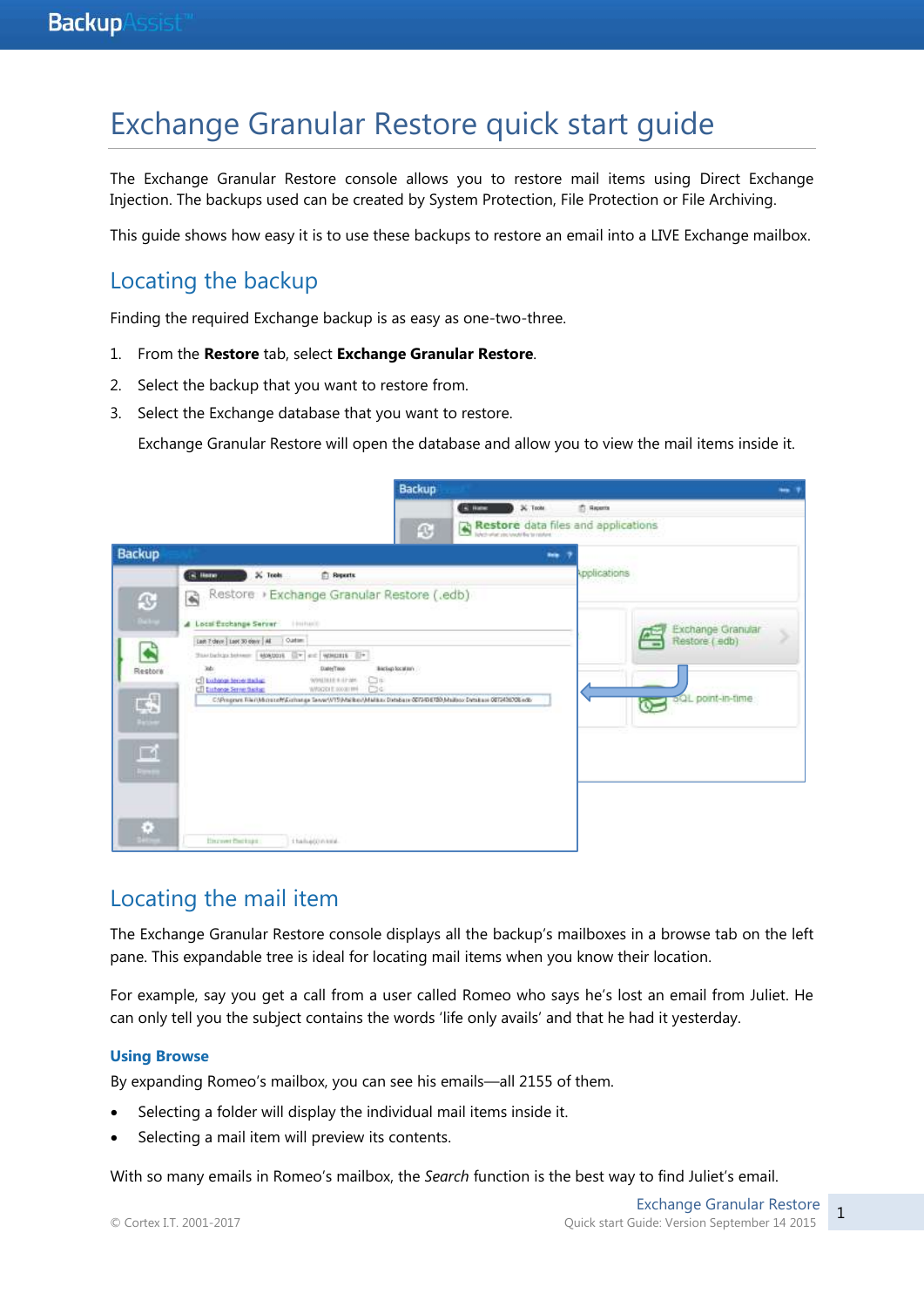### **Using Search**

The Search field is ideal when the location of a mail item is not known.

For a simple search, just enter the search word into the field and click the search icon. **For an advanced Search**, select the arrow by the *Search* field to display the advanced options.

An advanced search is perfect way to find Juliet's email.

- 1. Open the advanced search options.
- 2. Select *Search in*.
- 3. Put a tick next to Romeo's mailbox and click okay.
- 4. In the subject field, type 'life only avails'.
- 5. Click *Search*.



Exchange Granular Restore console performs the search and put the results in a new tab called, *Search*. This new tab contains all of the items in Romeo's mailbox that meet your search criteria.

**In Romeo's inbox is the one email that matched your search.** 

**The email you now need to restore.**